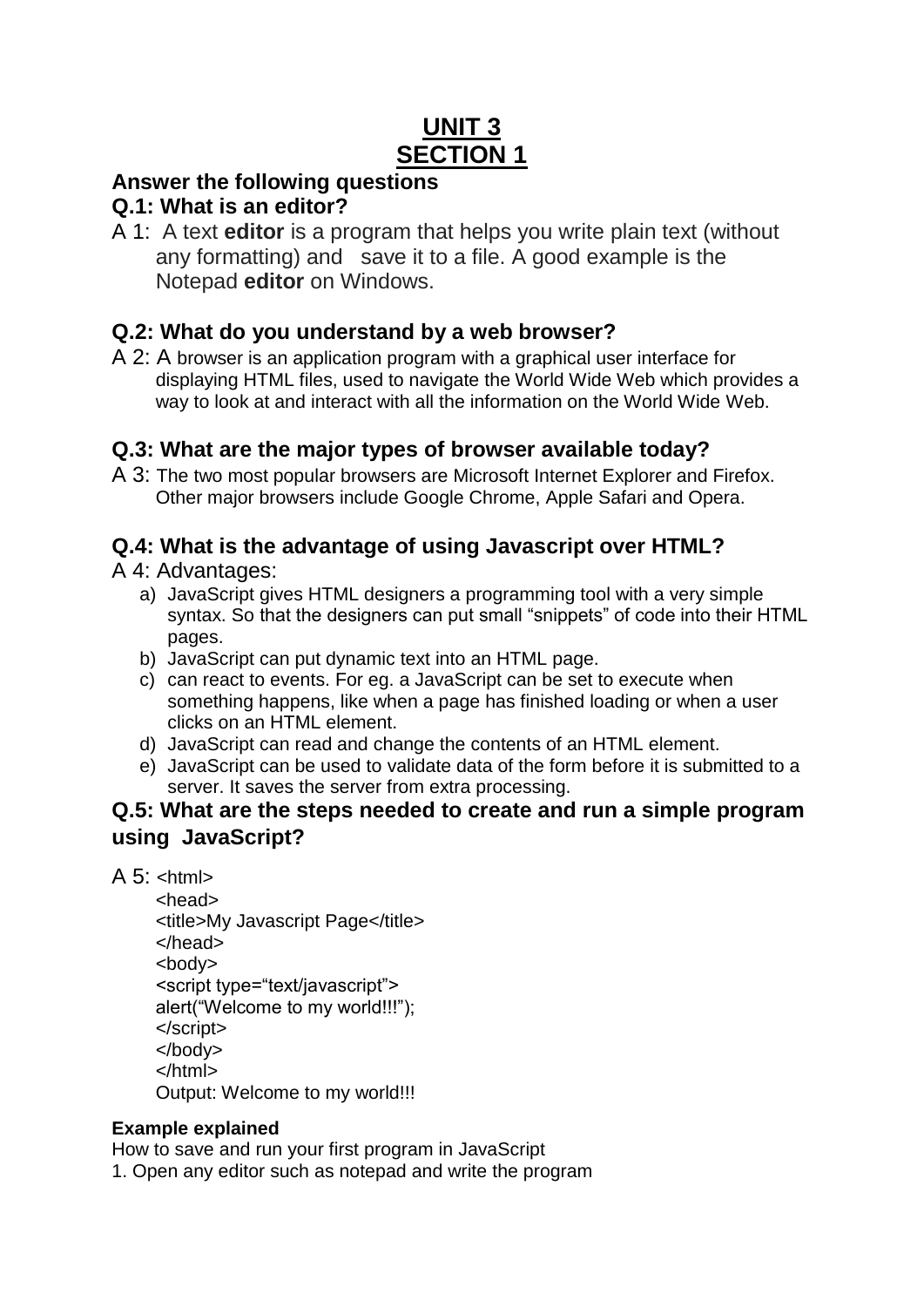2. S ave the program with .html extension in a proper folder or subfolder on a drive like

C:\JavaScript\myprograms.

3. O pen the web browser like internet explorer or Mozilla Firefox

4. Open the file you have created and saved in step 2, and execute the program. For eg. execute C:\JavaScript\firstprogram.html

Where C is the drive, JavaScript is the folder name and firstprogram.html is the name of

program which is saved in the JavaScript folder

To indicate that the given code is written in JavaScript, you need to place the code within

**<script> </script>** HTML tags.

# **Q. 6: Which attribute of the <script> tag helps you include an external JavaScript file?**

A 6 : The src attribute specifies the URL of an external script file.

### **Syntax:**

<script src="*URL*">

# **Q. 7: What are the three ways in which JavaScript can be included?**

A 7 : JavaScript can be included into a web page using various approaches including inline code, internal scripts and external JavaScript files.

# **Q. 8: JavaScript is "interpreted" - what does this imply?**

A 8: **JavaScript** is an interpreted computer programming language.

- a) It was originally implemented as a part of web browser so that client-side scripts could interact with the user, control the browser, communicate asynchronously, and alter the contents of the document.
- b) JavaScript is not useful as a standalone language, but is designed for easy embedding in other products and applications, such as web browsers.

 c) JavaScript contains a core set of objects such as Array, Date, Math, and a core set of language elements like operators, control structures, and statements.

# **Q. 9: Explain the role of case sensitivity in JavaScript**.

A 9: JavaScript is case sensitive i.e., upper case letter and lower case letter has different meaning. For example, the word "alert" has a lower case "a". So, if we type the word with an uppercase "A" then JavaScript will show an error and the alert box will not be displayed.

# **Q. 10: How to use multiple line comments in Javascript.**

A 10: Multiline comments begin with /\* and ends with \*/

e.g., /\* This is a multi line comment

and may continue across multiple lines \*/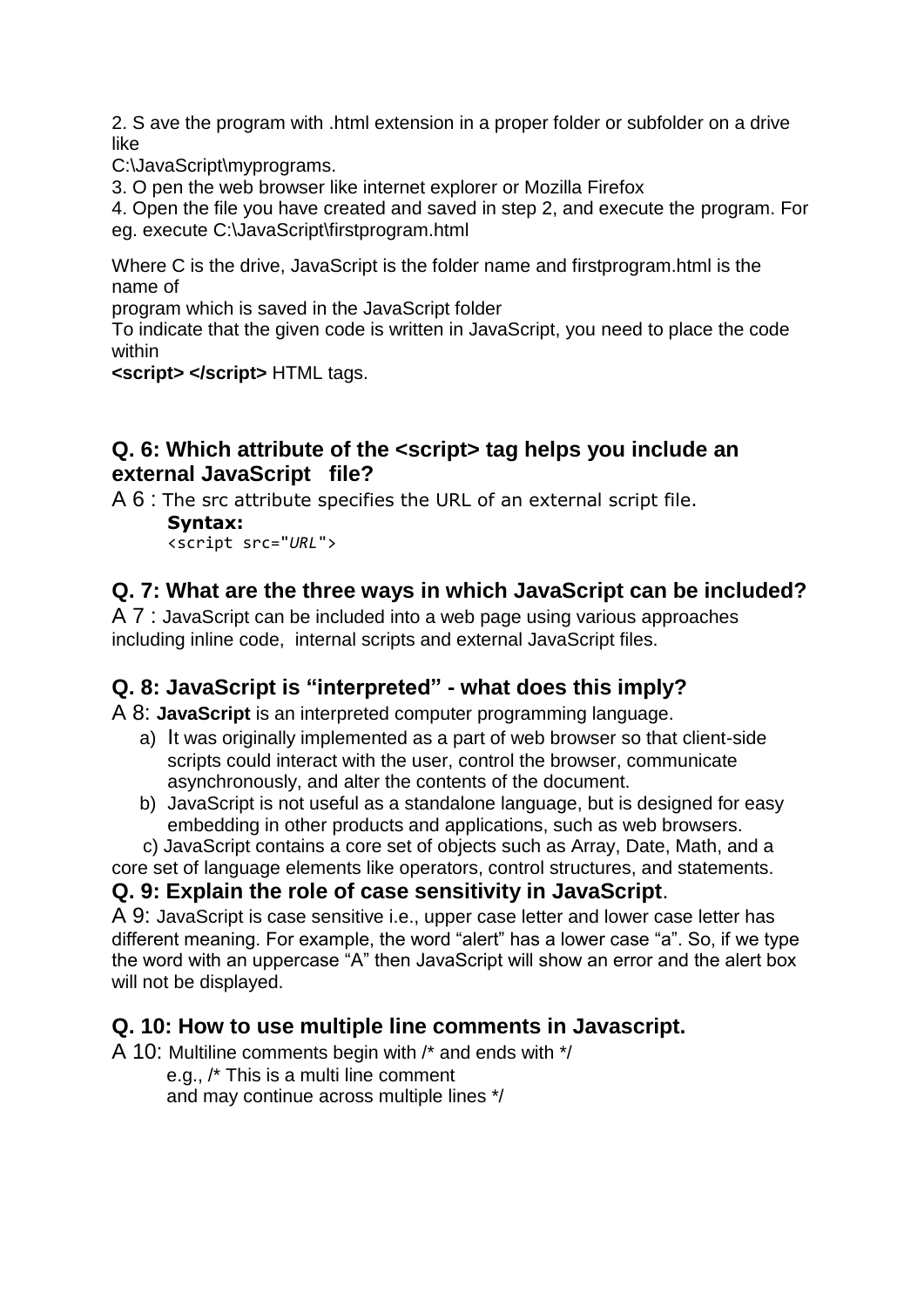# **Q. 11. Fill in the blanks**

- (a) A file which ends with .js is an **javascript** file.
- (b) JS programs are included within **<script>** & **</script>** tag of a HTML document.
- (c) Generally HTML is preferred for creating **content of a web page** while CSS is preferred for **design of a webpage** and JavaScript is preferred for **define the interactive elements of a web pae.**
- (d) JavaScript Syntax is a set of **rules** that define a structured JavaScript.
- (e) Comments are used to **improve the readability of program and will be ignored by the interpreter** in JavaScript program.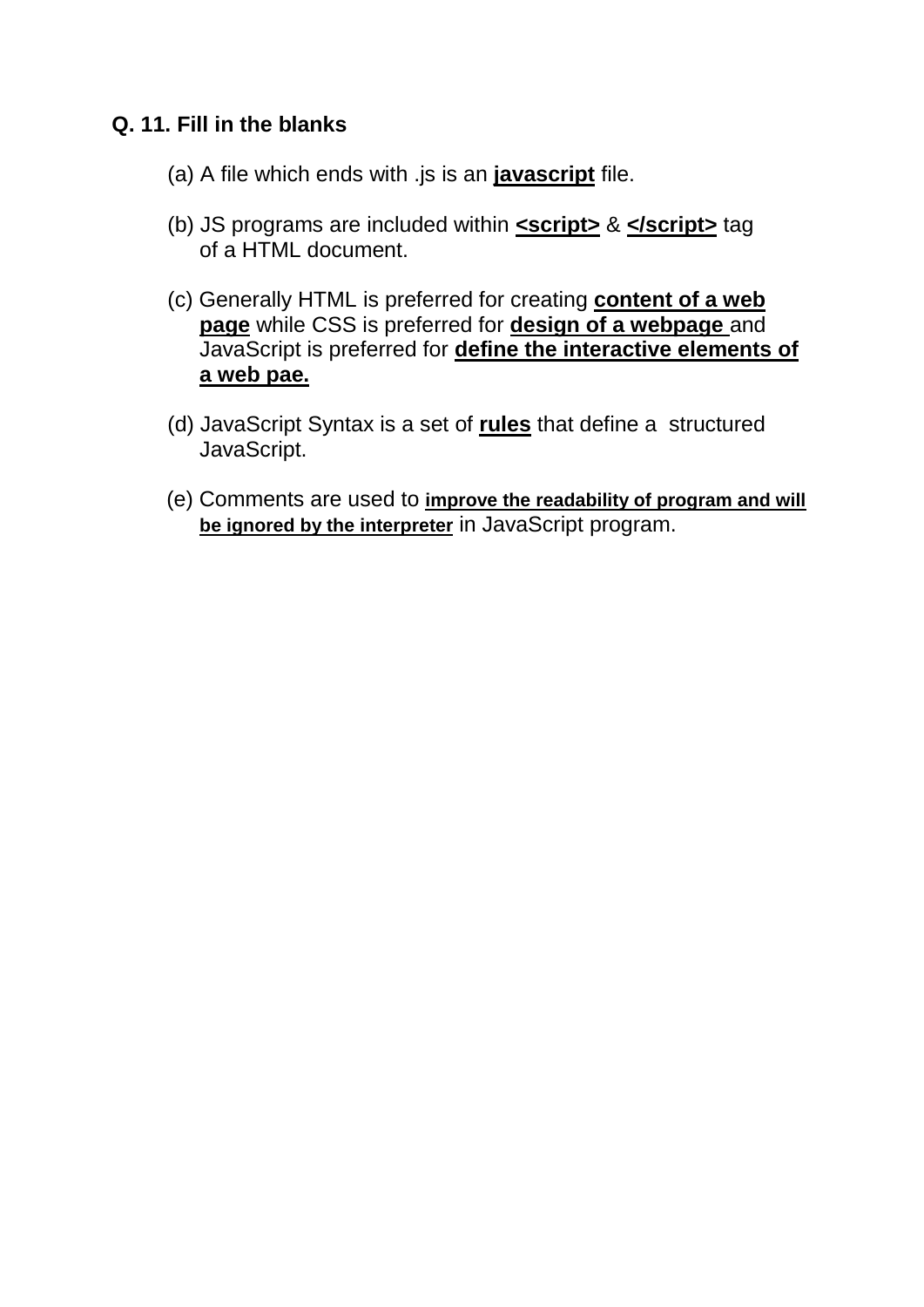# **UNIT 3 SECTION 5**

#### **Answer the following questions:**

#### **Q. 1: What are different types of window Objects?**

**A. 1:** The different types of window Objects are: Location object, History object and document object.

#### **Q. 2: Explain any three features of Window of window.open.**

**A 2.** Three features of Window of window.open are as follows:

- i. **Fullscreen:** Specifies if window should be opened in full screen mode.
- ii. **Height**: Specifies the height of the window.
- iii. **Location**: Specifies if the location bar of the window should be included.

#### **Q. 3: What is an event?**

**A. 3:** Events **are** actions that **can** be detected by **JavaScript**, and the **event** object gives information about the **event** that has occurred. Sometimes **we** want to execute a **JavaScript** when an **event** occurs, such as when a user clicks a button.

#### **Q. 4: Write any three location object properties.**

- **A. 4:** Three location object properties are as follows:
	- i. **href:** Sets or returns the entire URL.
	- ii. **pathname**: Sets or returns the path name of a URL
	- iii. **protocol**: Sets or returns the protocol of a URL

#### **Q. 5: Define location object methods.**

- **A. 5:** Following are the three location object methods:
	- i. **assign()** Loads a new document
	- ii. **reload()** Reloads the current document
	- iii. **replace()** Replaces the current document with a new one

#### **Q. 6: Write any two location object methods.**

- **A. 6:** Following are the two location object methods:
	- i. **assign()** Loads a new document
	- ii. **reload()** Reloads the current document

#### **Q. 7: Define any history object method.**

**A. 7: go()**: Loads a specific URL from the history list

#### **Q. 8: Write any property of history object.**

**A. 8:** l**ength:** Returns the number of URLs in the history list.

#### **Q. 9: Explain back() and forward() method of history object.**

**A. 9: back():** Loads the previous URL in the history list **forward():** Loads the next URL in the history list

#### **Q. 10: What is onerror event?**

**A. 10: onerror:** Fires when a JavaScript error occurs. By returning true inside this event, JavaScript errors on the page (if any) are suppressed, with no error messages popping up.

#### **Q. 11: What is onfocus event?**

**A. 11: onfocus**: Fires when the focus is set on the current window.